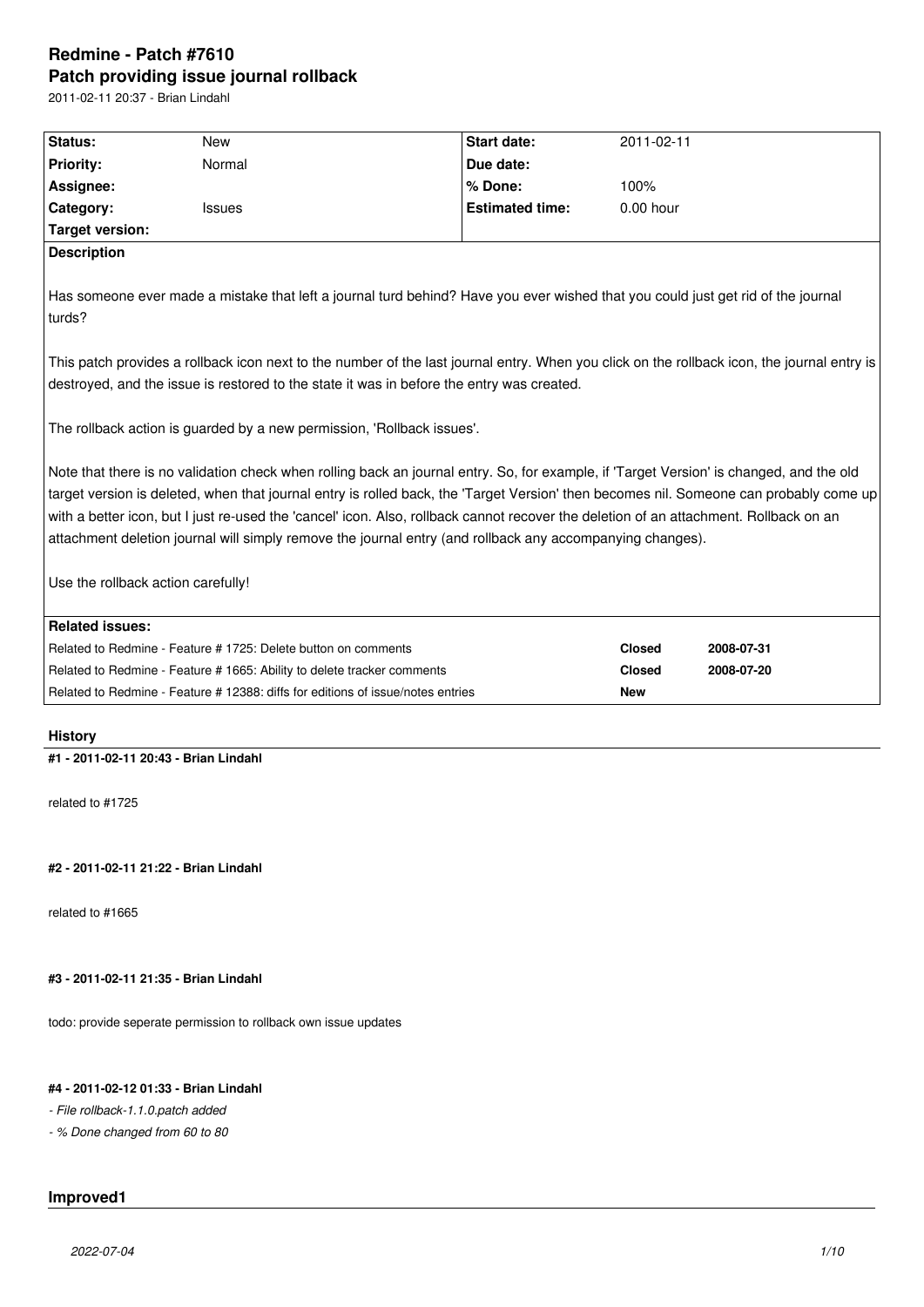- moved code from issue controller to journal controller
- improved error handling
- improved permissions
- improved code quality

## **Permissions**

- Users with 'edit issue notes' permission and 'rollback issue notes' permission can rollback anyone's journal entry.
- Users with 'edit own issue notes' permission and 'rollback issue notes' permission can rollback their own journal entry.
- Attempting to rollback any journal but the last journal will result in a 'notice\_locking\_conflict' failure.
- Attempting to rollback a journal without permission will result in a 403 error page.

## **#5 - 2011-02-12 10:00 - Ivan Cenov**

*Note that there is no validation check when rolling back an journal entry.*

Isn't it very dangerous?

### **#6 - 2011-02-12 16:10 - Jean-Baptiste Barth**

Looks promising, but do we know all the edge cases and security related issues it could introduce ? Could you easily turn this into a plugin (didn't look at the code) ?

### **#7 - 2011-02-14 17:31 - Brian Lindahl**

Ivan:

Yes, I'm sure there are still things to work out. The idea is that you don't really want rollback to fail. In the case of an invalidation, it's better to just remove the journal entry and move forward. The tricky part is that some rollbacks should succeed, and others that cause invalidation should just fail. There's no easy way to do this at the moment, but I'll get to it when I have time. The disclaimer I give at the bottom does say 'Use the rollback action carefully!'.

Jean-Baptiste:

I don't have the desire nor the time to learn how to do plugins. I don't see any security related issues. It uses permissions which I assume are well-tested.

Edge cases that will likely cause problems are rollbacks that occur on properties that have values that may no longer be valid. Cases I can think of:

- a parent issue moved to another project
	- not a high risk: will create confusing heirarchies and pull issues into other projects, but probability is low (rare use case)
- a tracker disabled for a project
	- not a high risk: will cause a problem with overviews and queries(?), but probability is low (rare use case)
- a category/version/other property value deleted
	- not a problem: deleted property values have ids that are not reused, the property will read '-', which I suppose is expected
- permissions removed for a user
	- not a problem: the rollback permission should also be removed

I suppose a proper solution for this is to use the validate command before saving. On validation failure, scan the errors for property ids and set the failed properties to their old values. This preserves rollback for properties that can be rolled back, while maintaining the current values for properties that cannot be rolled back. It would also be nice to modify the errors to say 'not rolled back', to indicate which properties rollback failed for. However, I'd like to get more feedback from the community before going down this path.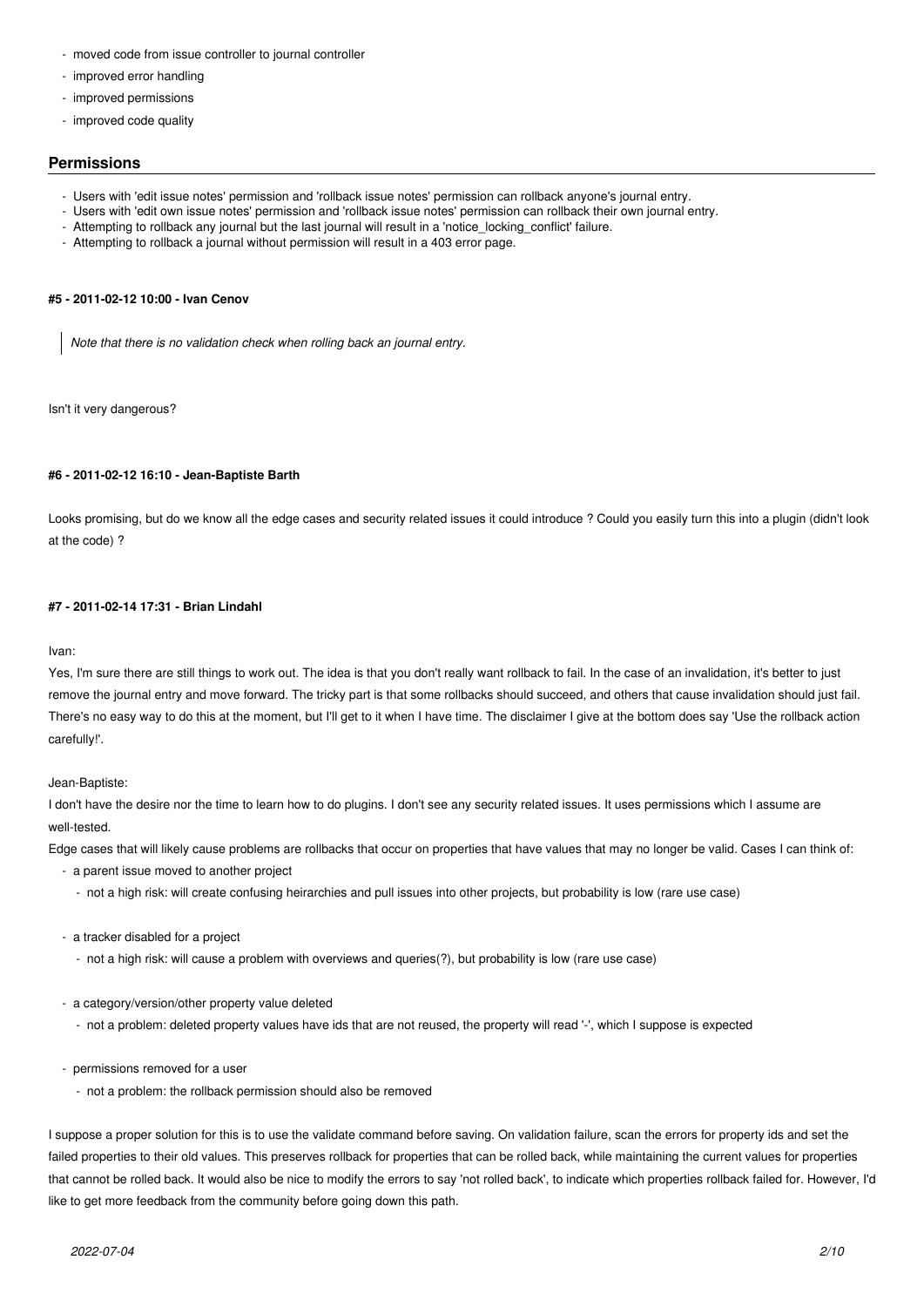### **#8 - 2011-02-14 17:43 - Brian Lindahl**

I suppose there could be potential security issue when it comes to 'View own issues' permission that is in the works. This, in combination with the assignee field can allow someone who is no longer an assignee view a changed description (since descriptions are not journal'd). Possible workflow:

- issue assigned to assignee1
- issue assigned to assignee2
- description updated with secure information only supposed to be viewed by assignee2 (and others with 'view all issues' permission
- rollback occurs, assigning issue back to assignee1 (description is not rolled back, since it is not journal'd)
- assignee1 now can see description with secure information

However, putting secure information inside of description is not a good practice. Secure information should be kept in an isolated project with only authorized employees as members, and cross-project issue relations can be used for linking secure information.

### **#9 - 2011-02-15 06:46 - Jean-Baptiste Barth**

My main concern regarding security is *traceability*. I like your idea, but I don't like the fact everything is erased, after that we don't know who rolled back on the issue nor why.

I'd love to see a "revert" option instead: it would pre-fill all the fields with the inverse transitions.

Finally, same as you, *I'd like to get more feedback from the community before going down this path.* ;-) Good job anyway!

### **#10 - 2011-02-15 17:58 - Brian Lindahl**

Ahh... I see. I suppose a 'rollback' flag could be introduced for journal entries. Journal entries that have been rolled back won't be displayed. A rollback comment is required to be entered when rolling back, and this will create a rolledback journal entry that contains the comment (which also won't be displayed). There could be a button (perhaps an expansion '+') somewhere that would expand the journal entries to display rolled back journal entries as well.

Personally, I prefer that all traces are removed. This allows someone to truly remove information that should not be in the history at all. After all, it is a separate permission - I consider it sort of a power user action for someone with a high level of responsibility. If it presents a security concern for a particular role/company, simply disable the permission. If you just want to revert the state of the issue and need history, just edit the issue - I don't really see the difficulty in editing.

## **#11 - 2012-10-05 19:06 - Brian Lindahl**

- *File rollback-2.1.0.patch added*
- *File after-2.1.0.jpg added*
- *Assignee set to Jean-Baptiste Barth*
- *% Done changed from 80 to 100*

#### Badda-bing, badda-boom!

Finally got around to fixing your concerns. I added a user preference that determines whether or not rolled-back issue notes are displayed or not. If they're displayed, they're displayed with a strikethrough. The rolled-back notes are not removed from the database, and are simply flagged with a boolean.

I would really love to see this moved into the trunk for 2.1.2 or 2.2.0.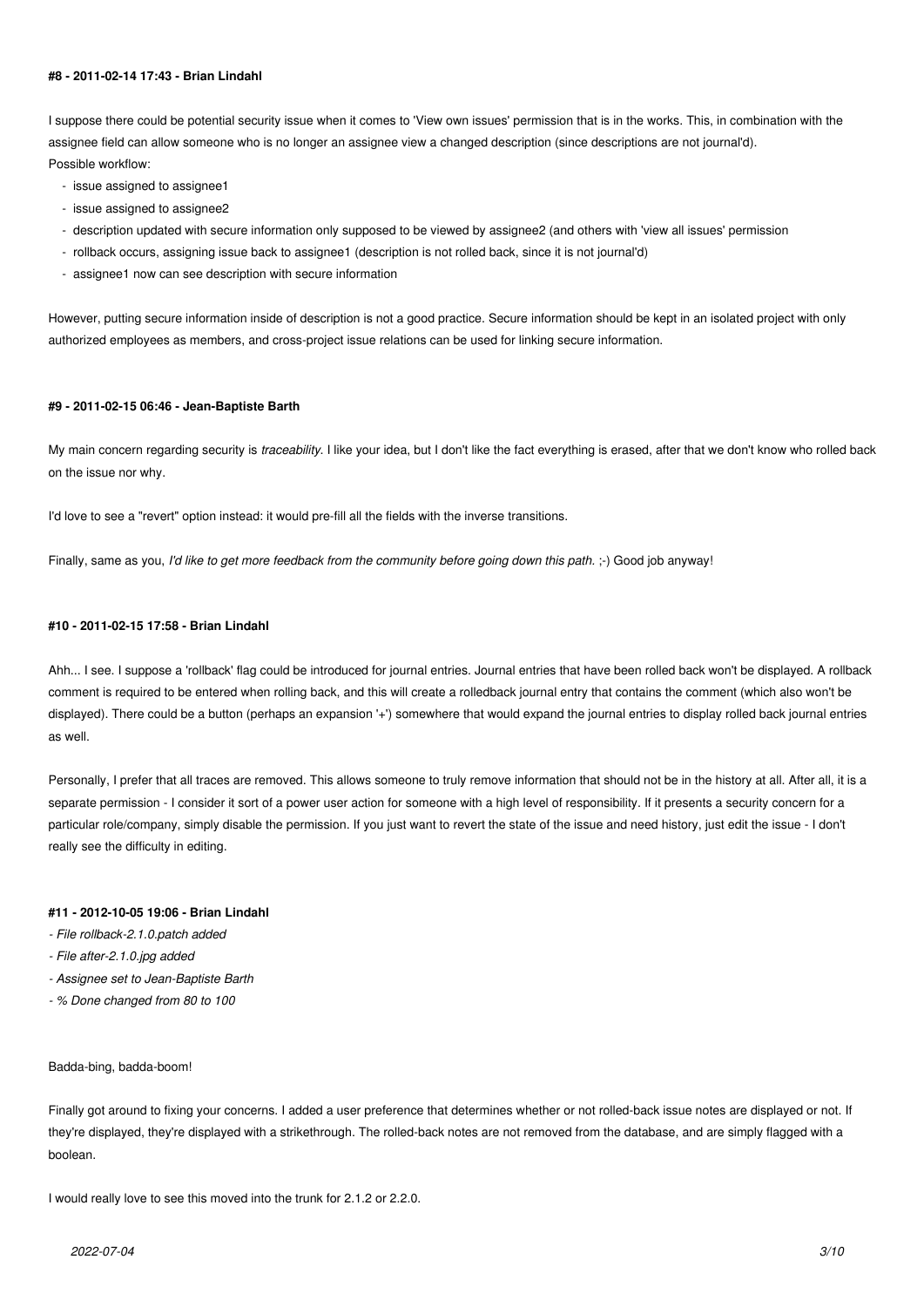## **#12 - 2012-10-05 19:12 - Brian Lindahl**

*- File after-2.1.0-fixed.jpg added*

Oops, forgot to correctly implement 'last\_valid\_journal' in *app/models/journal.rb*.

The patch currently does this:

 def last\_valid\_journal?(journals) self == journals.last end

It *should* do this:

```
 def last_valid_journal?(journals)
 self == journals.reject{|j| j.rolled_back}.last
end
```
Optionally, it could be changed to this:

 def self.valid(journals) journals.reject{|j| j.rolled\_back} end

And the check in *app/views/issues/\_history.html.erb* would be this:

if journal == Journal.valid(journals).last && journal.can\_rollback?

## **#13 - 2012-10-05 19:20 - Brian Lindahl**

Also, the comments in *app/models/issue.rb* in function *rollback* should be updated. I believe they still reference that the rolled-back journal is destroyed/deleted.

## **#14 - 2012-10-05 19:26 - Brian Lindahl**

*- File rollback-2.1.0-fixed.patch added*

Sorry for the spam. I just realized when I was copying the patch file, that I introduced a typo. Here's the real patch file with the typo fixed.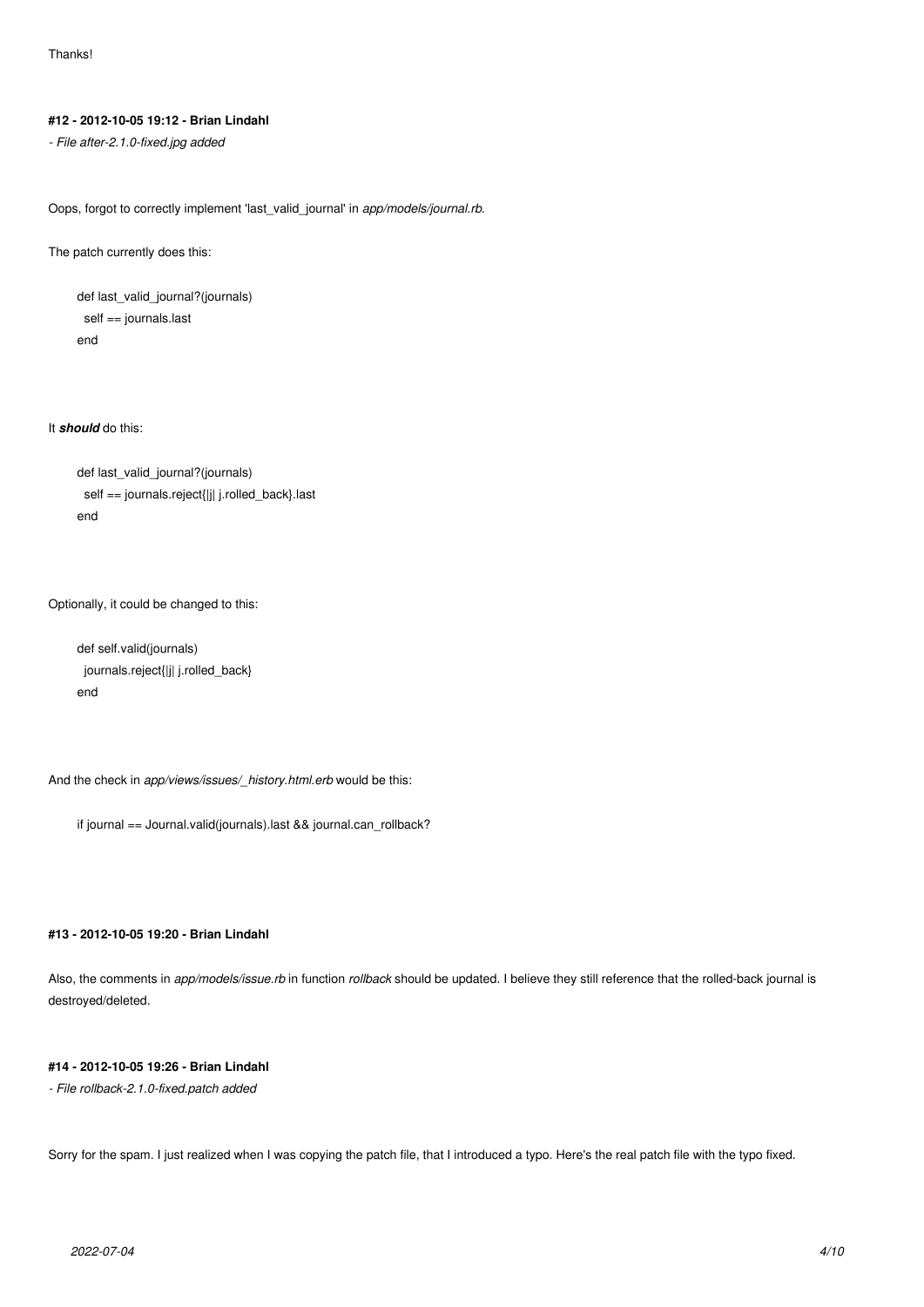$+1$ 

#### **#16 - 2013-01-25 23:04 - Wallace Winfrey**

I'm trying to use this patch but running into some unexpected issues.

After upgrading my Redmine 2.0.0 installation:

1. cp redmine-2.0.0/config/database.yml redmine-2.1.0/config

- 2. cp redmine-2.0.0/config/configuration.yml redmine-2.1.0/config
- 3. cp -R redmine-2.0.0/files redmine-2.1.0/files
- 4. cd redmine-2.1.0; bundle install; rake generate secret token
- 5. rake db:migrate RAILS\_ENV=production; rake tmp:cache:clear; rake tmp:sessions:clear

I then patched the source, which was successful:

\$ patch -p0 < rollback-2.1.0-fixed.patch

patching file redmine-2.1.0/app/controllers/journals\_controller.rb

- patching file redmine-2.1.0/app/models/issue.rb
- patching file redmine-2.1.0/app/models/journal.rb
- patching file redmine-2.1.0/app/models/user\_preference.rb
- patching file redmine-2.1.0/app/views/issues/\_history.html.erb
- patching file redmine-2.1.0/app/views/users/\_preferences.html.erb
- patching file redmine-2.1.0/config/locales/en.yml

I then hupped apache (httpd-2.2.15-15.0.1.el6.x86\_64; passenger-3.0.12; ruby 1.9.3p194; rails 3.2.11; RubyGems 1.8.23) and attempting to access Redmine results in this:

\*\*\* Exception SyntaxError in PhusionPassenger::ClassicRails::ApplicationSpawner (/var/www/redmine-2.1.0/app/models/issue.rb:612: syntax error, unexpected ',', expecting ')'

when 'attr'; send ("#{d.prop\_key}=", d.old\_value)

/var/www/redmine-2.1.0/app/models/issue.rb:612: syntax error, unexpected ')', expecting keyword\_end /var/www/redmine-2.1.0/app/models/issue.rb:616: syntax error, unexpected keyword\_when, expecting keyword\_end

when 'attachment'; attachments.ea...

 $\sim$   $\sim$ 

/var/www/redmine-2.1.0/app/models/issue.rb:784: syntax error, unexpected keyword\_do\_block, expecting keyword\_end issues.each do |issue|

/var/www/redmine-2.1.0/app/models/issue.rb:785: syntax error, unexpected tSTRING\_BEG, expecting keyword\_end ... issue.instance\_variable\_set "@relations", relations.select...

/var/www/redmine-2.1.0/app/models/issue.rb:785: syntax error, unexpected ',', expecting keyword\_end ...ance\_variable\_set "@relations", relations.select {|r| r.issu...

... ^

... ^

 $\overline{\phantom{a}}$ 

 $\overline{\phantom{a}}$ 

/var/www/redmine-2.1.0/app/models/issue.rb:788: syntax error, unexpected keyword\_end, expecting \$end)

If I run a ruby -c on redmine-2.1.0/app/models/issue.rb, I get similar syntax errors: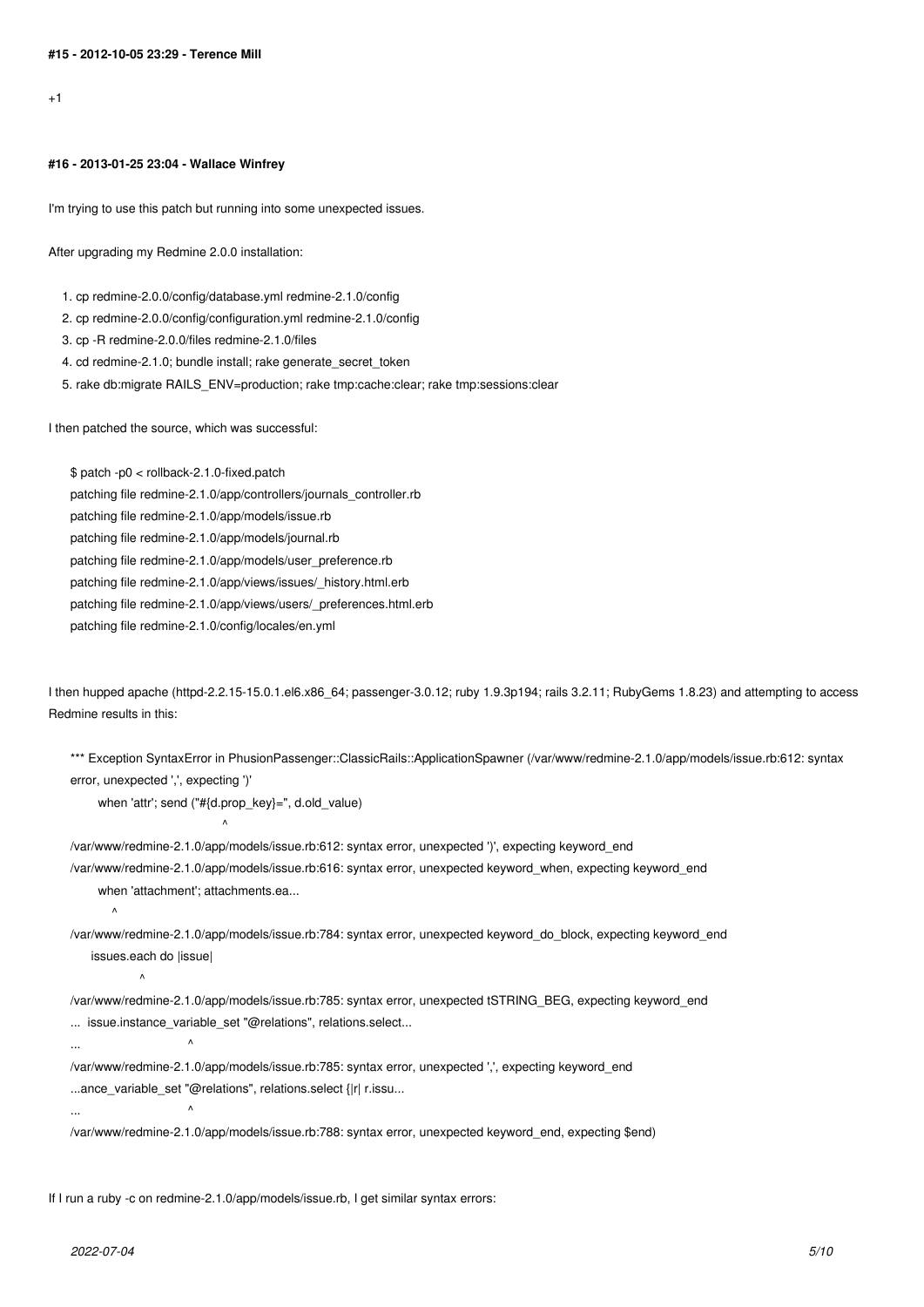## redmine-2.1.0/app/models/issue.rb:612: syntax error, unexpected ',', expecting ')' when 'attr'; send ("#{d.prop\_key}=", d.old\_value)

So I try and remove the parentheses from redmine-2.1.0/app/models/issue.rb line 612, changing this:

when 'attr'; send ("#{d.prop\_key}=", d.old\_value)

to this:

when 'attr': send "#{d.prop\_key}=", d.old\_value

Pages start rendering! Great! That is, until I try to view an issue with a journal entry, at which point I get a Redmine 500 error, and this in the production log.

Started GET "/issues/20" for 10.135.101.192 at 2013-01-25 12:18:51 -0700

Processing by IssuesController#show as HTML

Parameters: {"id"=>"20"}

Current user: joeuser@joeuser.com (id=4)

Rendered issues/\_action\_menu.html.erb (5.0ms)

Rendered issue\_relations/\_form.html.erb (1.6ms)

Rendered issues/\_relations.html.erb (3.0ms)

Rendered issues/\_history.html.erb (1.6ms)

Rendered issues/show.html.erb within layouts/base (469.0ms)

Completed 500 Internal Server Error in 536ms

ActionView::Template::Error (undefined method `rolled back' for #<Journal:0x000000056d8738>):

1:  $\lt$ % reply links = authorize for('issues', 'edit') -%>

2: <% for journal in journals %>

3: <% if journal.show? %>

4:

5: <% if journal.rolled\_back? %>

6: <strike>

app/models/journal.rb:75:in `show?'

 app/views/issues/\_history.html.erb:3:in `block in \_app\_views\_issues\_\_history\_html\_erb\_\_\_2997522374147565881\_58424420' app/views/issues/\_history.html.erb:2:in `each'

 app/views/issues/\_history.html.erb:2:in `\_app\_views\_issues\_\_history\_html\_erb\_\_\_2997522374147565881\_58424420' app/views/issues/show.html.erb:122:in `\_app\_views\_issues\_show\_html\_erb\_\_\_3007417919998968854\_52189840' app/controllers/issues\_controller.rb:117:in `block (2 levels) in show'

app/controllers/issues\_controller.rb:114:in `show'

Any idea what's broken? I'm definitely a Ruby newb, and it's unclear to me what "rolled\_back" method Rails is complaining about.

### **#17 - 2013-01-26 11:52 - Jean-Baptiste Barth**

*- Assignee deleted (Jean-Baptiste Barth)*

Sorry I don't have the time to dig into this patch, please don't re-assign this issue to me.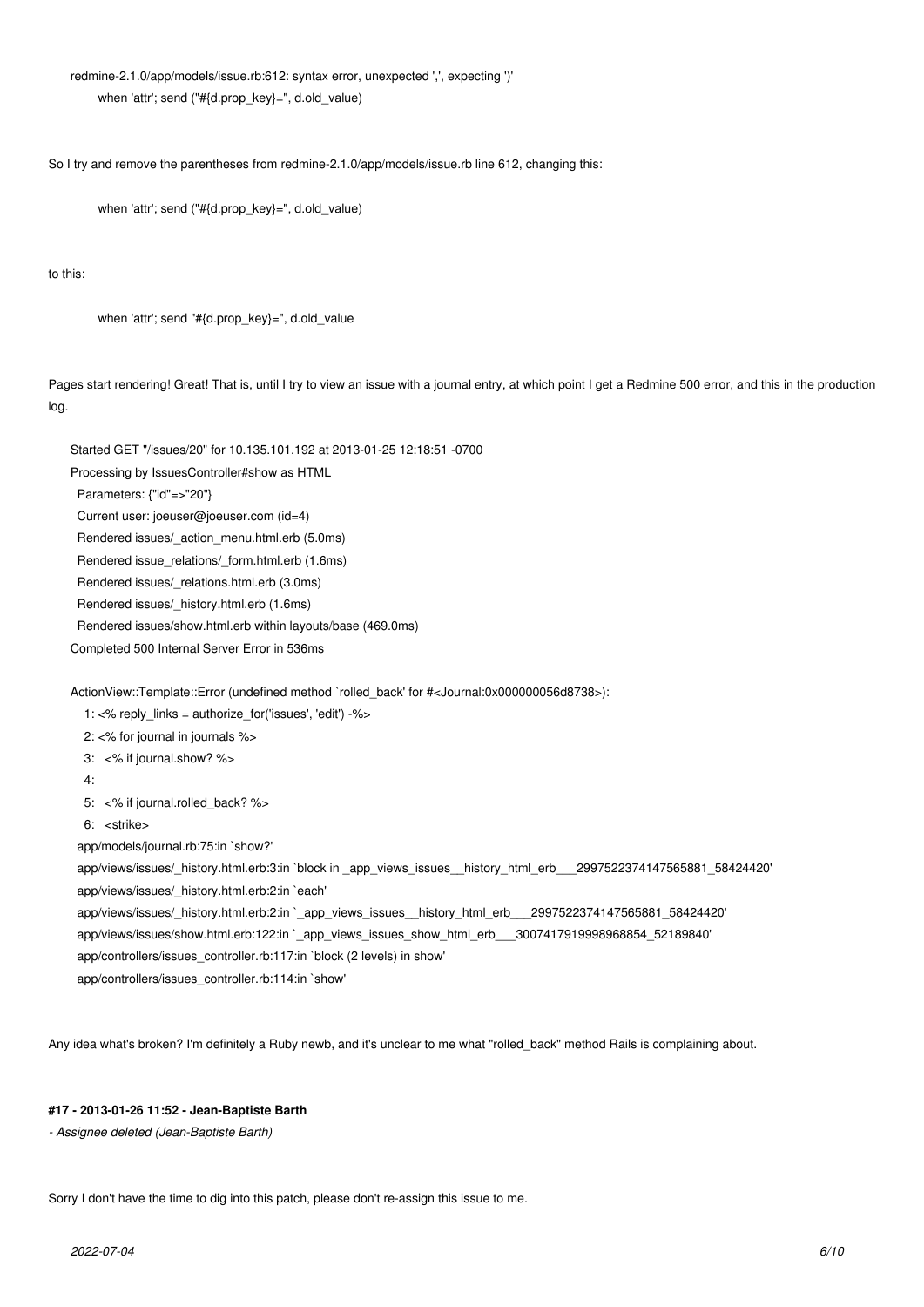If you want this to be integrated in the core, you should at least address the following points:

- how do you ensure everything is still traceable ?
- add tests so we're sure we don't break it in the future

As said earlier, I think a plugin would be a better place for this functionnality if left as is.

#### **#18 - 2013-01-28 16:44 - Brian Lindahl**

Wallace Winfrey wrote:

*Any idea what's broken? I'm definitely a Ruby newb, and it's unclear to me what "rolled\_back" method Rails is complaining about.*

It looks like you forgot to migrate the database after applying the patch. rolled\_back is an attribute of journal, it appears you're missing the 'rolled\_back' column in your journal table (which should be added after the db:migrate).

## **#19 - 2013-01-28 20:01 - Wallace Winfrey**

Brian Lindahl wrote:

*It looks like you forgot to migrate the database after applying the patch.*

I rolled everything back, then started again:

- 1. % cp redmine-2.0.0/config/database.yml redmine-2.1.0/config
- 2. % cp redmine-2.0.0/config/configuration.yml redmine-2.1.0/config
- 3. % cp -R redmine-2.0.0/files redmine-2.1.0/files
- 4. % cd redmine-2.1.0; bundle install; rake generate secret token
- 5. % rake db:migrate RAILS\_ENV=production; rake tmp:cache:clear; rake tmp:sessions:clear
- 6. % cd  $\ldots$  patch -p0  $<$  rollback-2.1.0-fixed.patch
- 7. % cd redmine-2.1.0; rake db:migrate RAILS\_ENV=production

At this point, the rake db:migrate fails due to the parentheses bug on line 612 of redmine-2.1.0/app/models/issue.rb; I fix it and re-run the db migration:

 1. sed -i -e 's/when 'attr'; send ("#{d.prop\_key}=", d.old\_value)/when 'attr'; send "#{d.prop\_key}=", d.old\_value/' app/models/issue.rb 2. rake db:migrate RAILS\_ENV=production

Curiously, there is no output to the rake db:migrate, and sure enough, when I examine the table, there's no rolled\_back column in journals:

| mysql> desc journals;                                                     |  |  |  |  |  |  |  |
|---------------------------------------------------------------------------|--|--|--|--|--|--|--|
|                                                                           |  |  |  |  |  |  |  |
| Null   Key   Default   Extra<br>∣ Field<br>  Type                         |  |  |  |  |  |  |  |
|                                                                           |  |  |  |  |  |  |  |
| $\int \int \int$ $\int \text{NO}$   PRI   NULL   auto_increment  <br>  id |  |  |  |  |  |  |  |
| journalized_id   int(11)   NO   MUL   0                                   |  |  |  |  |  |  |  |
| journalized type   varchar(30)   $NO$                                     |  |  |  |  |  |  |  |
| $\int \int \int$ (11) $\int$ NO $\int$ MUL $\int$ 0<br>  user id          |  |  |  |  |  |  |  |
| $ text$ $ YES$ $ NULL$ $ $<br>  notes                                     |  |  |  |  |  |  |  |
|                                                                           |  |  |  |  |  |  |  |
|                                                                           |  |  |  |  |  |  |  |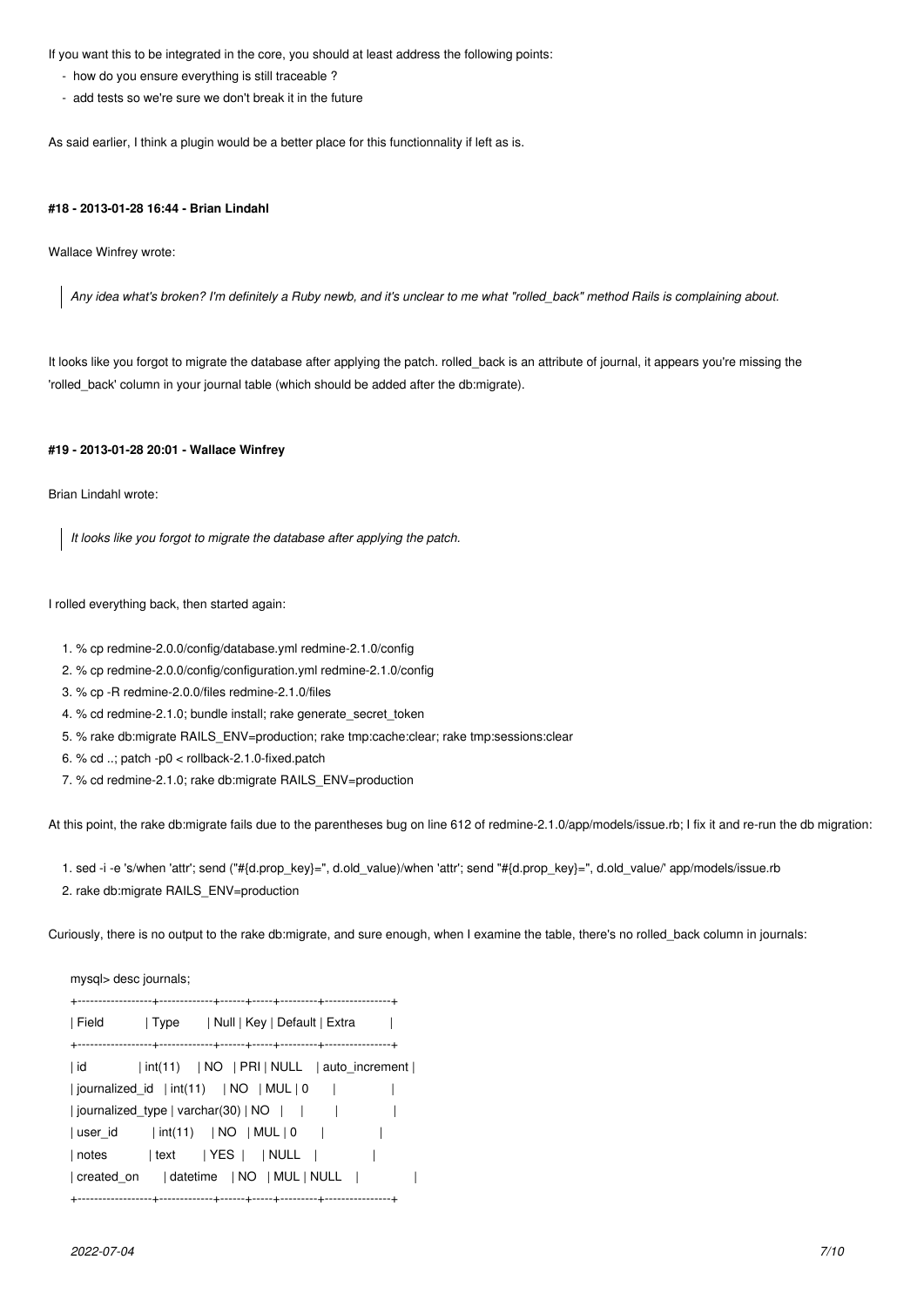Is there another step I forgot to take, or did I do the post-patch db:migrate at the wrong time?

#### **#20 - 2013-01-28 20:28 - Brian Lindahl**

*- File rollback-2.1.0-v2.patch added*

Looks like the migration code was never in the patch - sorry about that. Try this patch - should fix that 'send' problem, as well as add the proper migration.

#### **#21 - 2013-01-28 20:50 - Wallace Winfrey**

Thanks so much! Is this patch compatible with only Redmine v2.1.0 ?

### **#22 - 2013-01-28 21:50 - Wallace Winfrey**

After applying the patch, I found that:

1. There were no rollback icons available next to issue updates.

2. Adding a new update to an existing issue did not have a rollback icon either.

 3. Newly-created issues show up in the Issues listing & Gannt chart, but clicking on an issue created post-patch, or manually navigating to it, resulted in a 404.

### **#23 - 2013-01-28 22:15 - Brian Lindahl**

Odd, I've never had any of these problems before, even during development. Are you sure you're using 2.1 stable?

The only rollback icon that should appear is on the last update (you can only rollback the most recent update).

### **#24 - 2013-01-28 22:24 - Wallace Winfrey**

Yes, absolutely sure, this version, specifically: http://rubyforge.org/frs/download.php/76448/redmine-2.1.0.tar.gz

### **#25 - 2014-04-17 20:16 - Brian Lindahl**

*- File rollback-2.4.4.patch added*

Fixed the problems that Wallace talks about in the new 2.4.4 patch file.

The old 2.1.0 patch was generated incorrectly. It was missing the config/routes.rb modification and the lib/redmine.rb modification.

Wallace's issues 1) and 2) is fixed by the lib/redmine.rb modification, which adds the rollback permission (why no rollback icons appeared). Wallace's issue 3) is fixed by the config/routes.rb modification, which adds the route for journals/rollback/<#id> (why there were 404 errors). These modifications can easily be added on top of the 2.1.0 patch. I also noticed, in the 2.1.0 patch, there may be some 'missing translation' errors, which should be relatively easy to fix up.

The 2.4.4 patch fixes all of the above problems and should be working perfectly.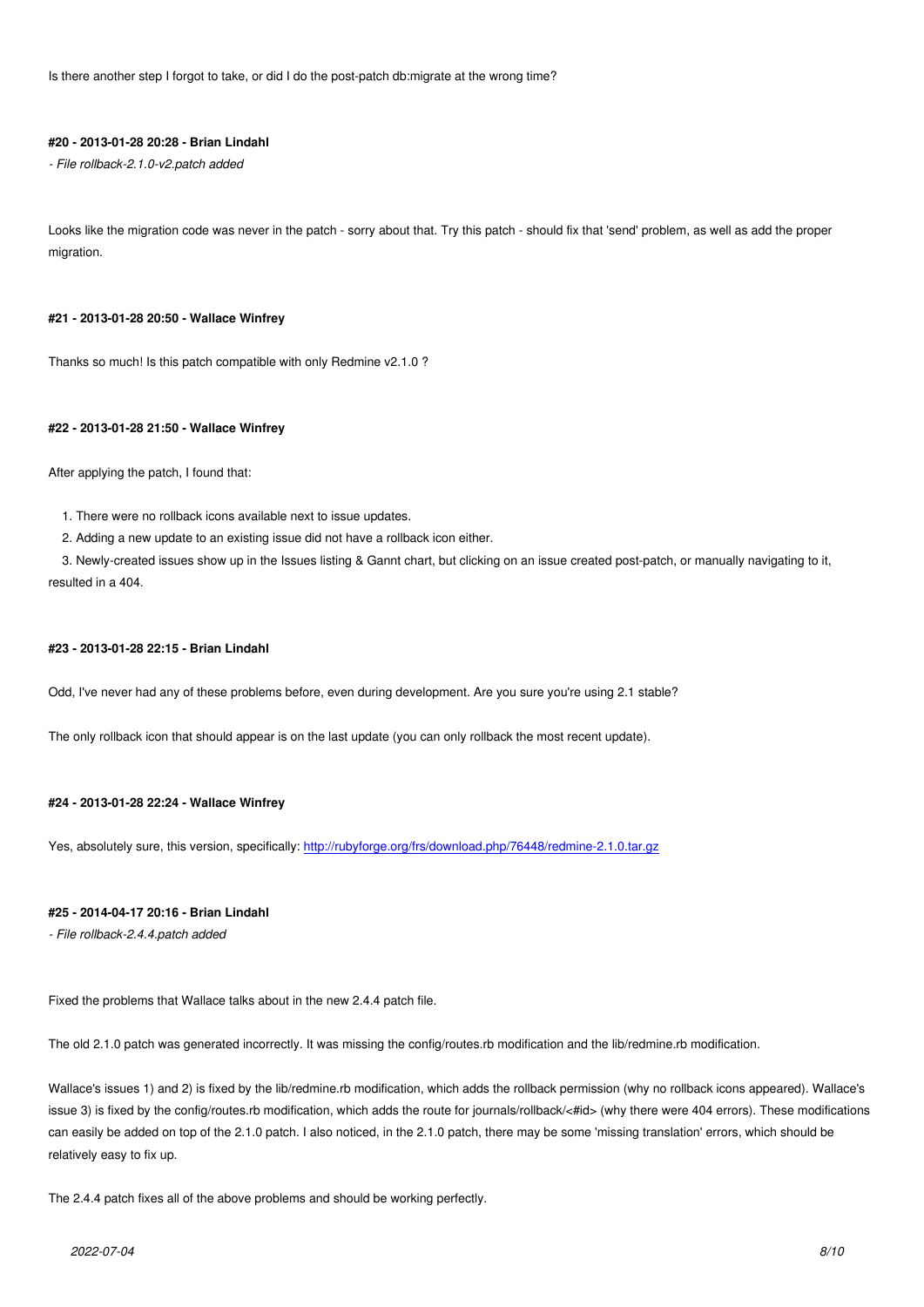## **#26 - 2014-04-17 20:23 - Brian Lindahl**

*- File rollback-2.4.4.patch added*

Oops, use this patch file instead. The one I just uploaded had the problem referenced in note 12.

### **#27 - 2014-04-17 20:25 - Brian Lindahl**

*- File rollback-2.4.4-fixed.patch added*

Hah.. didn't upload the fixed patch. I really wish I could delete my own attachments. Anyway, here's the correct patch file.

## **#28 - 2015-09-25 13:46 - Valerio Falcao**

Brian, I have used your patch, and it works perfectly. However, if the journal is shown in reverse order, the "rollback" icon is shown in the first entry... Neither usability or purpose are broken, but maybe you would like to verify this situation.

## **#29 - 2015-12-17 20:11 - Frederico Camara**

*- File rollback-2.6.3.patch added*

Patch against redmine 2.6.3 with newer version of Ruby. Updated some deprecated functions and order problem I was having with postgresql.

### **#30 - 2019-02-11 05:08 - Go MAEDA**

*- Related to Feature #12388: diffs for editions of issue/notes entries added*

### **#31 - 2019-10-31 21:21 - Frederico Camara**

*- File 0001-Rollback-functionality.patch added*

Patch against redmine 4.0 with various fixes dry-run first (test, may have some hunk offsets but it's working):

patch -p1 --dry-run < 0001-Rollback-functionality.patch

Ok? then apply:

patch -p1 < 0001-Rollback-functionality.patch

### **#32 - 2019-11-01 16:45 - Frederico Camara**

*- File 0003-Rollback-functionality.patch added*